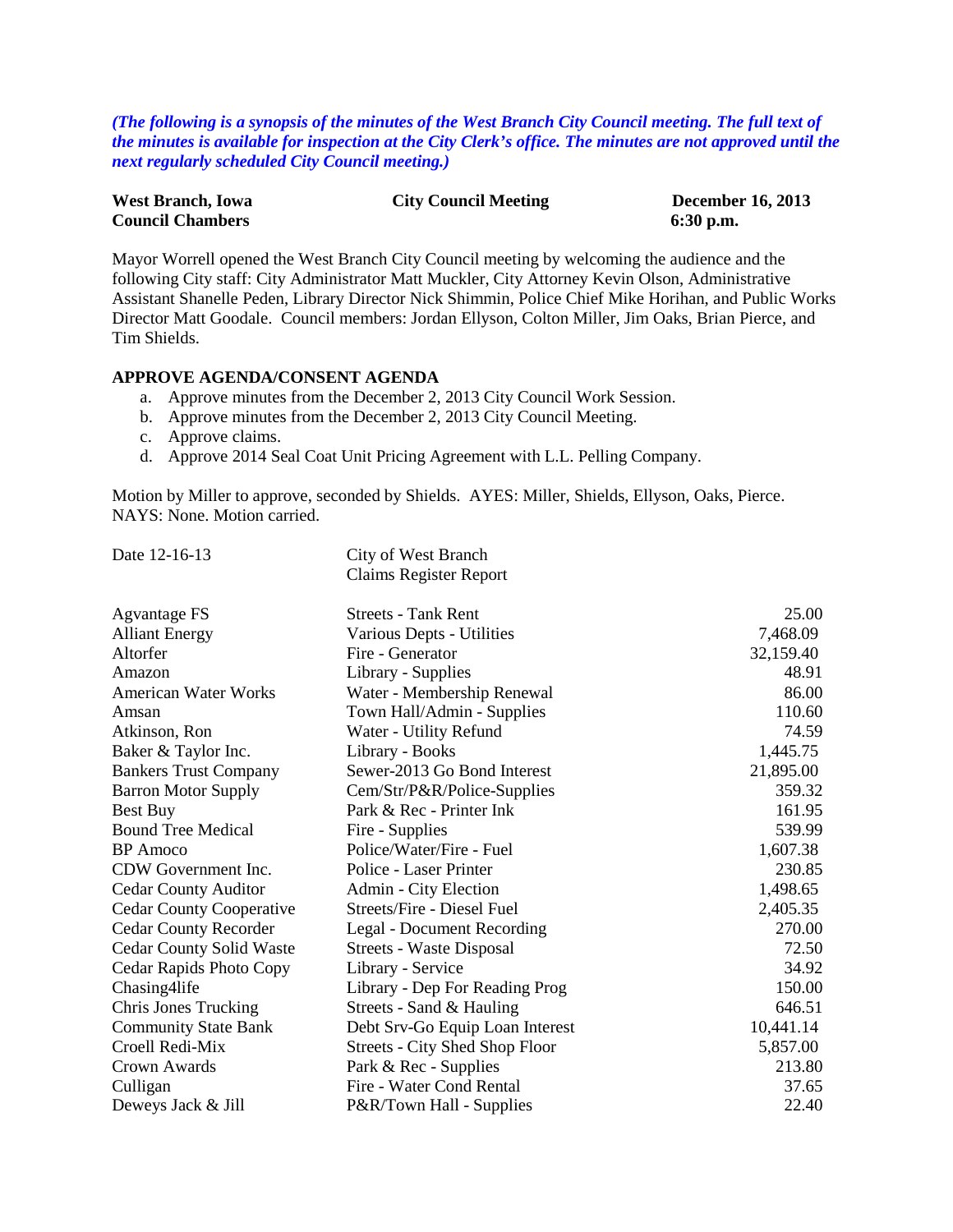| East Cent Intergovt Asn.          | Admin - Trng Clerks Mtg Nov         | 24.00     |
|-----------------------------------|-------------------------------------|-----------|
| <b>EFTPS</b>                      | Federal Withholdings                | 5,772.49  |
| <b>ETS</b> Corporation            | Water/Sewer - Credit Card Fees      | 20.65     |
| F&B Communications                | Admin - Computer Service            | 29.95     |
| Fiesta Riviera                    | Water - Utility Refund              | 78.64     |
| Fiderlein, Debra                  | Park & Rec - Exercise Classes       | 455.00    |
| Fitch, Kerri                      | Park & Rec - Zumba Instruction      | 576.00    |
| Fred's Feed & Supply              | <b>Streets - Supplies</b>           | 76.49     |
| Galls                             | Police - Supplies                   | 213.39    |
| Gaylord Bros Inc.                 | Library - Book Ends                 | 187.58    |
| <b>General Pest Control</b>       | Library - Service                   | 70.00     |
| Gierke-Robinson                   | Streets - Supplies                  | 879.53    |
| Greatamerica Leasing              | Admin - Copier Lease                | 252.06    |
| <b>ICKS</b> Graphics              | Police - Vinyl New Police Car       | 425.00    |
| Iowa Assn. Mun. Utilities         | Water - Eiasso Dec-Feb              | 533.10    |
| <b>Iowa Finance Authority</b>     | Water Sinking-SRF Rv Bond Pmt       | 10,095.00 |
| <b>Iowa One Call</b>              | Water/Sewer - Service               | 23.40     |
| Joey Dean Wenndt                  | Fire - Dec Fire Training            | 150.00    |
| Johnson County Refuse Inc.        | Recycling - November 2013           | 3,714.50  |
| Kevin D Olson                     | Legal Services December 2013        | 1,500.00  |
| Kieck's Career Apparel            | Fire - Uniform Shirts               | 310.20    |
| Kingdom Graphics LLC              | Police - Badge Design               | 65.00     |
| Kinion Auto Sales                 | Fire - Service 03 Ford F550         | 2,150.04  |
| L. L. Pelling Co.                 | Streets - Poplar St Overlay         | 33,091.78 |
| Lampe, Jill                       | Water - Utility Refund              | 45.54     |
| Lenoch & Cilek                    | <b>Streets - Supplies</b>           | 23.95     |
| <b>Liberty Communications</b>     | Various Depts - Phone Service       | 1,075.89  |
| Linn County R.E.C.                | <b>Streets - Utilities</b>          | 120.00    |
| <b>Lynch's Plumbing</b>           | Town Hall/Streets - Service         | 183.00    |
| Main Street West Branch           | Comm & Cult - Holiday Greenery      | 221.00    |
| <b>Matt Parrott</b>               | Admin - Window Envelopes            | 129.69    |
| Menards                           | <b>Streets - Supplies</b>           | 347.79    |
| <b>Midwest Janitorial Service</b> | Lib/TH/Admin/Police-Cleaning        | 646.56    |
| Muckler, Matt                     | <b>Adm-Reimb Training Mileage</b>   | 204.25    |
| Municipal Supply Inc.             | Water - Meter Wire                  | 220.00    |
| Oasis Electric LLC                | Library - Service                   | 834.64    |
| Oriental Trading Co. Inc.         | Park & Rec - Christmas Past         | 171.24    |
| Overdrive                         | Library - EBooks                    | 291.14    |
| Pappas, Peter                     | Water - Utility Refund              | 74.59     |
| Parkside Service                  | <b>Streets - Service Skidloader</b> | 113.95    |
| Payroll Expense                   | Payroll Expense 12-6-13             | 25,284.15 |
| Pierce, Shawn                     | Park & Rec - Exercise Classes       | 455.00    |
| <b>Pitney Bowes</b>               | Admin/Water/Sewer - Postage         | 500.00    |
| Plato Electric                    | Fire/Streets - Service              | 1,118.84  |
| Postmaster                        | Library - Post Office Box           | 64.00     |
| Pyramid Services Inc.             | Cemetery - Supplies                 | 333.87    |
| Qc Analytical Services            | Sewer - Testing                     | 1,314.00  |
| Quad City Safety                  | Fire - Supplies                     | 315.76    |
| <b>Quality Engraved Signs</b>     | Admin - Nameplates                  | 81.90     |
| Quill Corp                        | Lib/Police/Adm/P&R/Water - Supplies | 505.56    |
| Racom Corporation                 | Police - Service Ram Truck          | 66.00     |
|                                   |                                     |           |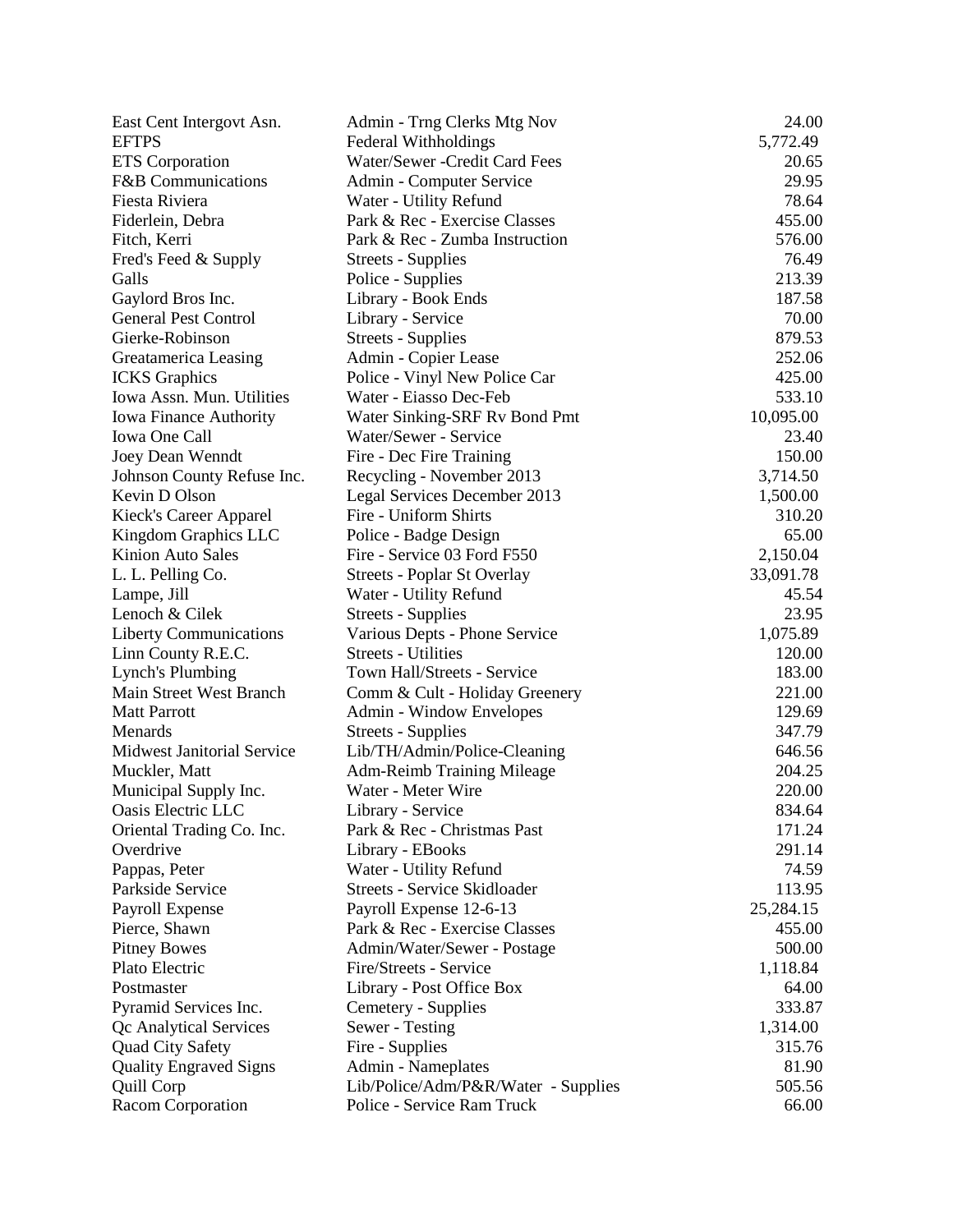| Ricklefs Excavating Ltd                                  | Wastewater - Lift Station Project    |                   | 63,737.88  |
|----------------------------------------------------------|--------------------------------------|-------------------|------------|
| Roger R Laughlin                                         | Town Hall - Painting Of Ext          |                   | 11,900.00  |
| Russell, Melissa                                         | Park & Rec - Reimb For Supplies      |                   | 200.29     |
| Seydel Auto & Truck                                      | <b>Streets - Parts</b>               |                   | 83.31      |
| Shanelle M Peden                                         | Admin - Reimb For Supplies & Mileage |                   | 94.70      |
| Shimmin, Nick                                            | Library - Craft Supplies Reimb       |                   | 36.07      |
| Simpson, Faith                                           | Water - Utility Refund               |                   | 74.59      |
| Sperry, Brenda                                           | Water - Utility Refund               |                   | 28.66      |
| Sprint                                                   | Police - Service                     |                   | 179.97     |
| Terence J Goerdt                                         | Admin - Building Inspections         |                   | 140.00     |
| <b>Treasurer State Of Iowa</b>                           | <b>Iowa Sales Tax Pmt Nov 2013</b>   |                   | 2,355.39   |
| University Of Iowa: State                                | Water - Testing                      |                   | 24.00      |
| <b>UPS</b>                                               | Sewer - Shipping                     |                   | 48.78      |
| <b>US Bank Equipment Finance</b>                         | Library - Copier Lease               |                   | 70.42      |
| <b>US Cellular</b>                                       | Various Depts - Phone Service        |                   | 517.96     |
| <b>USA Blue Book</b>                                     | Sewer - Sigma Sd900                  |                   | 4,701.97   |
| <b>USA Today</b>                                         | Library - Subscription               |                   | 299.32     |
| Veenstra & Kimm Inc.                                     | Various - Engineering                |                   | 5,417.40   |
| Wageworks                                                | Hcfsa2013 - Flex                     |                   | 9.00       |
| Walter, Dani                                             | Water - Utility Refund               |                   | 21.24      |
| Walmart                                                  | Library - Supplies                   |                   | 175.91     |
| Waters, Christy                                          | Water - Utility Refund               |                   | 74.59      |
| <b>West Branch Animal Clinic</b>                         | Animal Control - Stray Cats          |                   | 232.00     |
| West Branch Community SchoolsPark & Rec - BBall Gym Time |                                      |                   | 80.00      |
| <b>West Branch Ford</b>                                  | Streets - Service 02 & 04 Ford Trck  |                   | 423.31     |
| <b>West Branch Repairs</b>                               | Fire - Replace Batteries             |                   | 414.85     |
| <b>West Branch Times</b>                                 | Legal - Publications                 |                   | 531.08     |
| <b>WEX Bank</b>                                          | Police - Fuel                        |                   | 444.05     |
| White Cap Construction Supply                            | <b>Streets - Supplies</b>            |                   | 285.78     |
| Wilson, Michael                                          | Water - Utility Refund               |                   | 76.52      |
| Yeggy, Jodi                                              | Park & Rec - Exercise Classes        |                   | 364.00     |
|                                                          | <b>Grand Total</b>                   |                   | 276,341.90 |
| <b>Fund Totals</b>                                       |                                      |                   |            |
| 001 General Fund                                         |                                      | 79,081.45         |            |
| 022 Civic Center                                         |                                      |                   |            |
|                                                          |                                      | 12,556.60         |            |
| 031<br>Library<br>110 Road Use Tax                       |                                      | 9,093.83          |            |
| 112                                                      |                                      | 44,091.13         |            |
| <b>Trust And Agency</b>                                  |                                      | 1,367.31          |            |
| 226 Go Debt Service<br>600 Water Fund                    |                                      | 10,441.14         |            |
|                                                          |                                      | 11,494.99         |            |
| Water Sinking Fund<br>603<br>610 Sewer Fund              |                                      | 10,095.00         |            |
| 614 Wastewater Lift Station                              |                                      | 34,373.57         |            |
| 950 BC/BS Flexible Benefit                               |                                      | 63,737.88<br>9.00 |            |
|                                                          |                                      |                   |            |
| <b>Grand Total</b>                                       |                                      | 276,341.90        |            |

# **PUBLIC HEARING/NON-CONSENT AGENDA**

Mayor Mark Worrell-Recognition of Dave's Welding & Repair.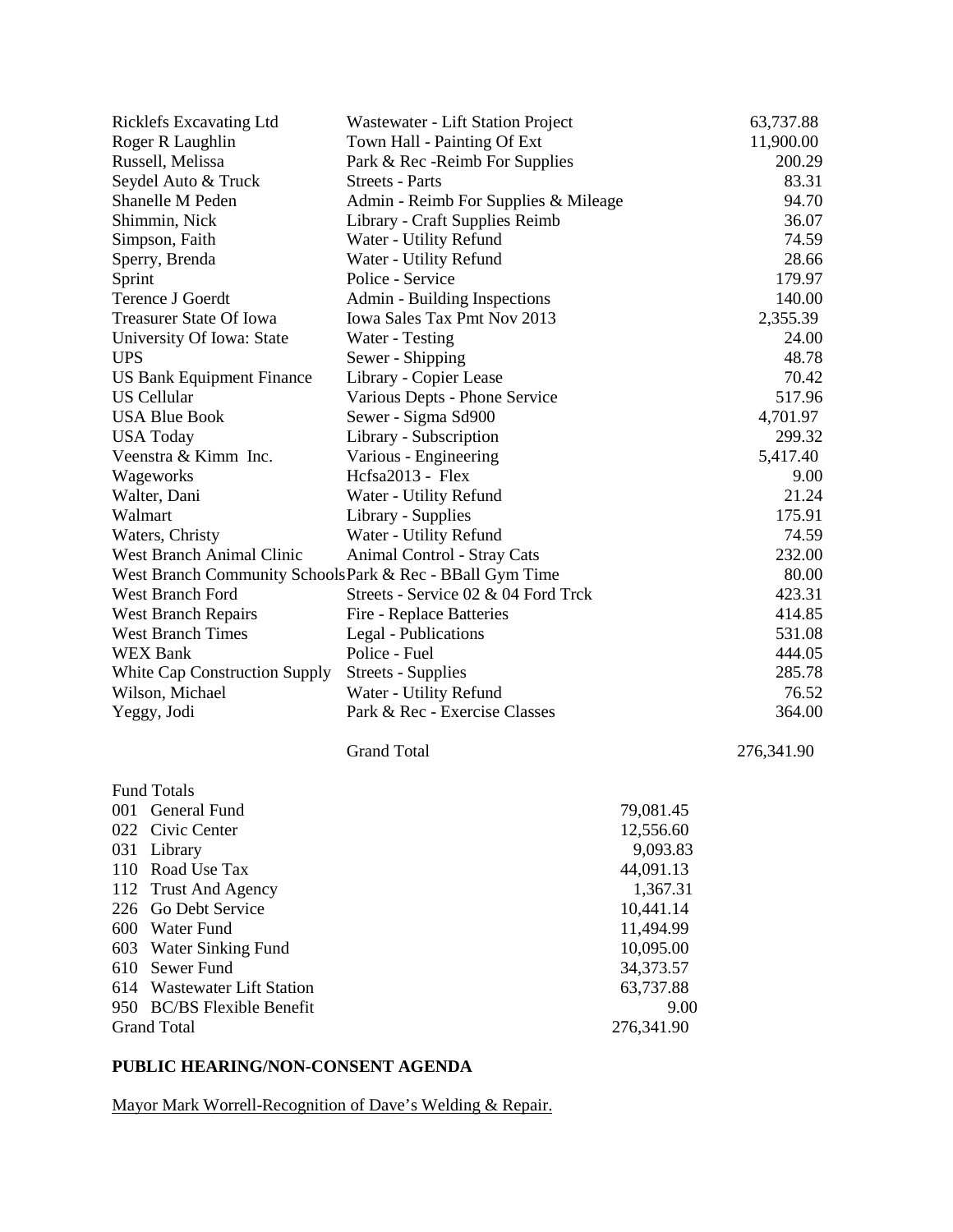Mayor Mark Worrell recognized Dave Peden of Dave's Welding & Repair for his thirty eight years of presence in the community and dedication to the City of West Branch.

Resolution 1166, approving Change Order Number One, decreasing the contract amount by \$25,327.88, and Partial Payment Estimate Number Five for work completed between October 12, 2013 and November 15, 2013 in the amount of \$63,737.88 to Ricklefs Excavating, Ltd. for the West Branch Lift Station & Force Main Project and accepting the project as substantially completed.

City Engineer Schechinger indicated that there are some minor details to verify before declaring the project as complete, and that the City will still be withholding retainage until final completion.

Councilperson Pierce asked how Ricklefs would be held accountable to the aforementioned two year time frame for completion.

Motion by Ellyson to approve, second by Miller. AYES: Ellyson, Miller, Oaks, Pierce, Shields. NAYS: None. ABSENT: None. Motion carried.

#### Resolution 1167, approving agreement between Sacaba, LLC, Clean Energy, and the City of West Branch, Iowa.

City Administrator Muckler referred Council to an additional item showing a signed agreement between Sacaba LLC, Clean Energy, and the City of West Branch. Muckler stated that Casey's will be paying for all costs up front and Clean Energy would reimburse the City for the work in an amount not to exceed \$30,760.00. Councilperson Miller asked how the City would know what its cost would be. Muckler referred the Council to the estimate prepared by City Engineer Dave Schechinger.

Motion by Pierce to approve agreement between Sacaba, LLC, Clean Energy, and the City of West Branch, Iowa, second by Miller. AYES: Pierce, Miller, Ellyson, Oaks, Shields. NAYS: None. ABSENT: None. Motion carried.

Resolution 1168, approving the Clean Energy Site Plan.

Ben Steckler, Project/Entitlement Manager with the Fiedler Group, representing Clean Energy, spoke to the Council regarding Clean Energy's Site Plan. Clean Energy is a liquid natural gas that company is committed reducing emissions by compressing and liquefying the natural gas product. Steckler added that liquefied gas is denser than traditional gas. Steckler indicated that Clean Energy constructs these facilities to allow drivers to fuel up as needed with efficiency and ease. City Engineer Schechinger described the Planning & Zoning Commission's review of the stormwater prevention plan and the landscaping required at the Site. Steckler shared that truck volumes would be approximately 400 per day when operating at maximum capacity. Councilperson Miller asked if special training is available for the Fire Department. Steckler responded that Clean Energy would send chosen members of the fire department for site specific training to Texas A & M University and provide on-site training. Motion by Miller to approve the Clean Energy Site Plan, second by Ellyson. AYES: Miller, Ellyson, Oaks, Pierce, Shields. NAYS: None. ABSENT: None. Motion carried.

### 1169-Approving a one-year extension of Lot #1 Pedersen Valley, Part One Site Plan per Section 173.09 of the City Code.

Motion by Miller to approve one-year extension of Lot #1, second by Shields. AYES: Miller, Shields, Ellyson, Oaks, Pierce. NAYS: None. ABSENT: None. Motion carried.

### Accept the resignation of Nolan R. Bogaard as building inspector.

Motion by Miller to accept the resignation of Nolan Bogaard, second by Ellyson. AYES: Miller, Ellyson, Oaks, Pierce, Shields. NAYS: None. ABSENT: None. Motion carried.

Accept the resignation of Lisa Schettler from the Planning & Zoning Commission